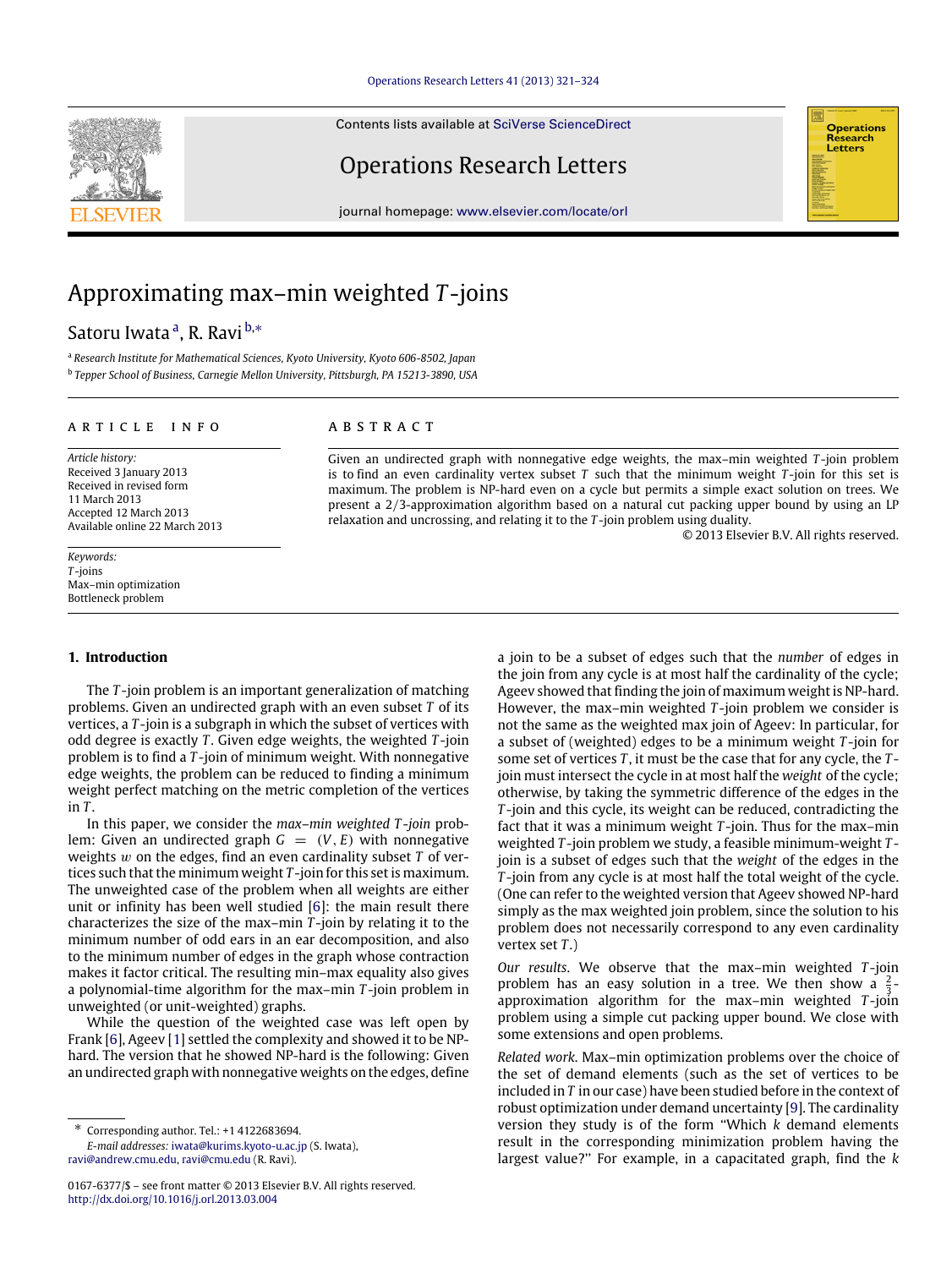sources whose separation from a given sink costs the most. This latter problem is an instance of monotone submodular function maximization under a cardinality constraint and has a  $(1 \frac{1}{e}$ )-approximation algorithm [\[13,](#page-3-3)[5\]](#page-3-4). However, problems that do not fit in the submodular framework have also been analyzed in this cardinality model such as set cover [\[4\]](#page-3-5), Steiner forest and multicut [\[9\]](#page-3-2); these papers derive approximation algorithms whose performance nearly matches that of the corresponding minimization problem. Our work has the same flavor but imposes no cardinality constraint on the set of demand vertices (*T* -vertices) chosen except that it is even.

Max–min optimization has also been studied widely in other less closely related areas of study. The max–min objective arises in bottleneck optimization problems [\[10\]](#page-3-6), where the minimum weight element in the solution is sought to be maximized. Max–min problems arise in the area of robust optimization under data uncertainty, where the minimized object is fixed (such as a spanning tree) and the max is taken over the various data scenarios (e.g., of edge costs) [\[15\]](#page-3-7). Yet another stream of work uses max–min objectives as a condition of fairness in choosing an efficient solution for multiple criteria (such as the load on various edges in a routing problem)—see, e.g., [\[12\]](#page-3-8). Our work differs from these in that the maximization is over the choice of demand elements to include in the optimization problem, rather than over the various cost scenarios or over alternate solutions of the same underlying optimization problem with fixed demands.

The max–min weighted *T* -join problem is distantly related to the analysis of Christofides'  $\frac{3}{2}$ -approximation algorithm for the metric version of the symmetric traveling salesperson problem [\[2\]](#page-3-9). This method finds a connected Eulerian subgraph which is then shortcut by using an Euler tour with no increase in weight due to the metric condition. To obtain the Eulerian subgraph, the method first finds a minimum weight spanning tree (MST) and then finds a minimum-weight *T* -join of the odd degree vertices in the MST, and uses their union as the Eulerian subgraph. The max–min weighted *T* -join problem characterizes the worst set of vertices that could arise as *T* in this method, and hence may prove useful in analysis of adaptations of Christofides' method.

### *1.1. Optimal solution on trees*

**Proposition 1.1.** *For a weighted tree, defining T to be the odd degree vertices in the tree results in the minimum weight T -join being the whole tree.*

Recall that for a given subset *T* of even cardinality, a *T* -cut is a cut in the graph where each shore has an odd number of vertices in *T* . Given the parity of the degrees in a *T* -join, any such *T* -cut must have an odd number of edges (and hence at least one edge) in any *T* -join for this set *T* .

We will check that defining the odd degree vertices of a tree *H* to be the set *T* obeys the above property. For any tree edge *e*, observe that each component of  $H \setminus \{e\}$  has an odd number of odd degree vertices. Otherwise, the parity of the number of edges leaving such a set (which is the unique edge *e* and hence is odd) will be even. Thus, every tree edge defines a *T* -cut when *T* is the set of odddegree vertices in *H*. As argued above, every cut corresponding to a tree edge must be crossed by any *T* -join. Thus the whole tree *H* is itself a minimum *T* -join for this definition of *T* . Since trivially one cannot obtain a *T* -join that is larger than the weight of the whole tree for any *T* , this also shows that this is an optimal solution to the max–min weighted *T* -join problem on the tree.

### *1.2. NP-hardness*

Sebő [\[14\]](#page-3-10) showed that the max–min weighted *T* -join problem is weakly NP-hard even on a cycle by a reduction from the PARTITION problem. Let  $a_1, \ldots, a_n$  be an instance of PARTITION. To reduce this to the weighted max–min *T* -join problem, consider a cycle of size *n* with edge-weights  $a_1, \ldots, a_n$  in an arbitrary order. It is now easy to check that the maximum weight of a *T* -join problem on this instance is  $\frac{a_1 + \cdots + a_n}{2}$  if and only if the given instance of PARTITION is feasible, and is strictly smaller otherwise. This follows in particular from the condition alluded above that any feasible *T* -join to our problem is a subset of edges such that the *weight* of the edges in the *T* -join from this cycle is at most half the total weight of the cycle.

### **2. The <sup>2</sup> 3 -approximation algorithm**

Let  $G = (V, E)$  be a graph with vertex set *V* and edge set *E*, where each edge has a *nonnegative* weight  $w(\cdot)$ . In this section, we present an approximation algorithm for the max–min weighted *T* -join problem on *G*. The algorithm is based on an upper bound obtained by linear programming duality.

### *2.1. A linear programming upper bound*

For a vertex subset  $S \subseteq V$ , we denote by  $\delta S$  the set of edges between *S* and *V* \ *S*. For a vertex subset  $T \subset V$  of even cardinality,  $δS$  is called a *T*-cut if  $|S ∩ T|$  is odd. Let  $Q_T$  denote the set of vertex subsets that determine a *T* -cut and do not contain a specified vertex  $r \in V$ , i.e.,  $Q_T = \{S \mid r \notin S \subseteq V, |S \cap T| \text{ odd}\}\$ . Edmonds and Johnson [\[3\]](#page-3-11) have shown that the following linear program, for nonnegative weights  $w(\cdot)$ , has an integral optimal solution, which corresponds to a minimum weight *T* -join.

(TJ) Minimize 
$$
\sum_{e \in E} w(e)x(e)
$$
  
subject to  $\sum_{e \in \delta S} x(e) \ge 1$ ,  $\forall S \in \mathcal{Q}_T$ ,  
 $x(e) \ge 0$ ,  $\forall e \in E$ .

The dual linear program is as follows.

(TCP) Maximize 
$$
\sum_{S \in \mathcal{Q}_T} y_S
$$
  
subject to  $\sum_{S: e \in \delta S} y_S \leq w(e)$ ,  $\forall e \in E$ ,  
 $y_S \geq 0$ ,  $\forall S \in \mathcal{Q}_T$ .

We now provide an upper bound on the weight of a max–min *T* -join over all possible sets *T* . To do this, we consider the following linear program.

(CP) Maximize 
$$
\sum_{S \subseteq V \setminus \{r\}} y_S
$$
 (1)

<span id="page-1-0"></span>subject to 
$$
\sum_{S: e \in \delta S} y_S \leq w(e), \quad \forall e \in E,
$$
 (2)

$$
y_S \geq 0, \quad \forall S \subseteq V \setminus \{r\}.\tag{3}
$$

Note that (CP) and (TCP) differ only in the set of *y*-variables in them: The former contains one for every subset while the latter has variables only for the odd *T* -sets. The linear program (CP) finds the maximum fractional packing of cuts in the weighted edges of the given graph. To see why this is an upper bound on the value of any *T* -join, observe that an arbitrary feasible solution of (TCP) is feasible to (CP) for any choice of *T* . Therefore, the optimal value of (CP) is greater than or equal to the optimal value of (TCP), and by the strong duality, to the optimal value of (TJ), which is equal to the minimum *T* -join weight by the integrality [\[3\]](#page-3-11). Thus the optimal value of the linear program (CP) provides an upper bound on the maximum value of a minimum  $T$ -join weight. Let  $z_{CP}$  denote the optimal value of (CP). We summarize this discussion below.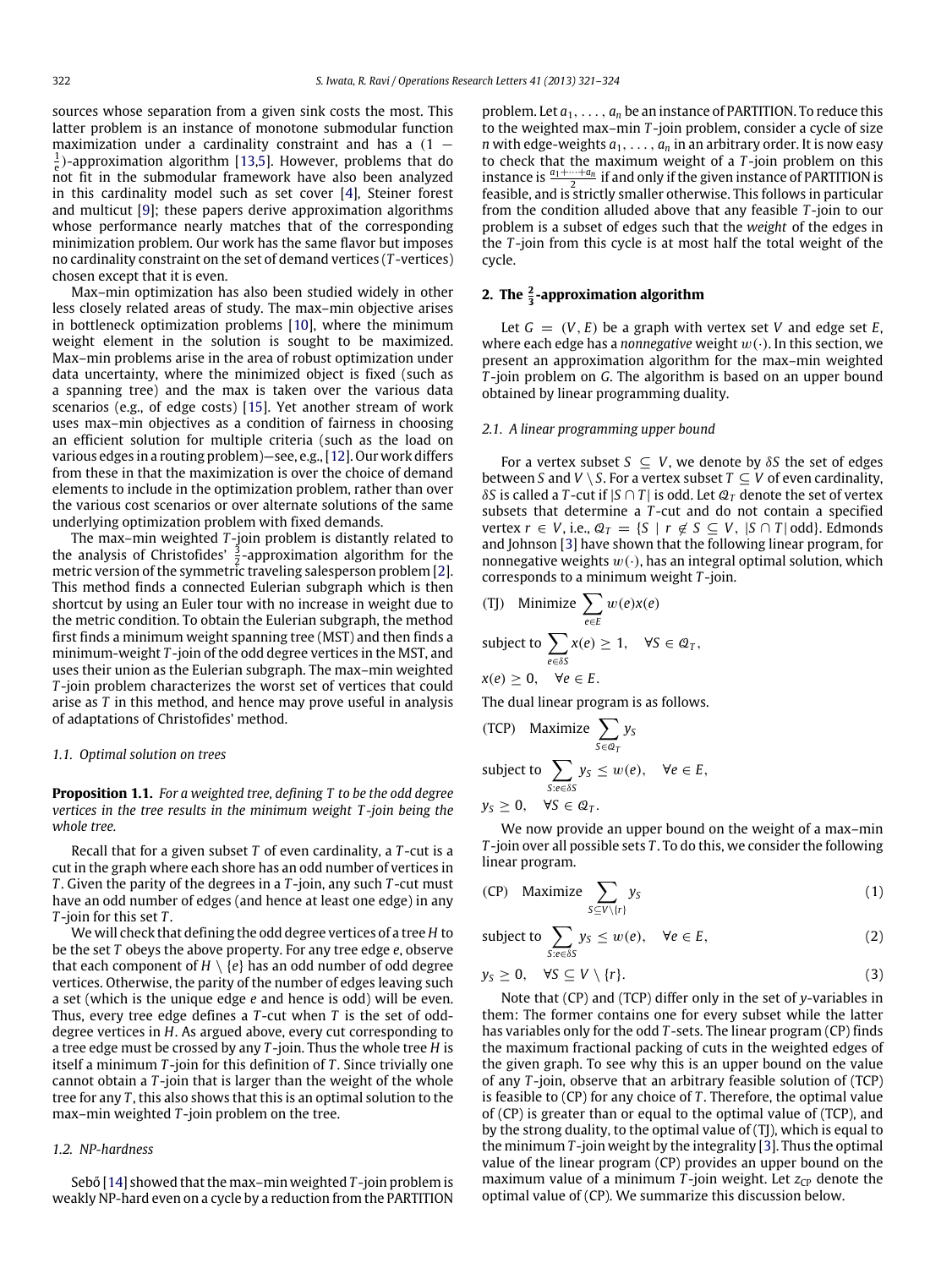<span id="page-2-1"></span>**Proposition 2.1.** *For any graph with nonnegative edge weights, the max–min weighted T-join has weight at most the value z<sub>CP</sub> for this graph.*

The linear program (CP) has an exponential number of variables. However, the separation problem of the dual linear program of (CP) is efficiently solvable as it reduces to a min-cut problem. Therefore, one can solve (CP) in polynomial time via the ellipsoid method [\[8\]](#page-3-12). Alternatively, one can make use of a compact extended formulation for the dual of (CP).

We now argue that (CP) admits an optimum cut packing *y* ∗ such that  $\Psi = \{S \mid y_S^* > 0\}$  forms a *laminar* family. This requires that any pair  $S_i$ ,  $S_j \in \Psi$  must obey that either  $S_i \subset S_j$ ,  $S_j \subset S_i$ or  $S_i \cap S_j = \emptyset$  (recall that all sets *S* in  $\Psi$  do not contain *r*). This follows from a simple uncrossing argument: Whenever we have two sets *S<sup>i</sup>* and *S<sup>j</sup>* that are given positive value by *y* ∗ and cross, i.e.,  $S_i \cap S_j$ ,  $S_i \setminus S_j$ ,  $S_j \setminus S_i$  are all nonempty, then we can change the value of  $y^*$  as follows: Let  $\epsilon = \min(y^*_{S_i}, y^*_{S_j}).$  Reduce the  $y^*$  value of both  $S_i$ and  $S_j$  by  $\epsilon$  and increase by  $\epsilon$  the  $y^*$  values of the cuts defined by the shores *S<sup>i</sup>* ∩*S<sup>j</sup>* and *S<sup>i</sup>* ∪*S<sup>i</sup>* . It is easy to verify from the submodularity of the cut function that this change does not result in overpacking the edge weights as constrained by [\(2\).](#page-1-0) Moreover, it is not hard to see that the change increases the value of  $\sum_{S} y_{S}^{*} \cdot |S|^{2}$  [\[11\]](#page-3-13). Thus choosing an optimal solution  $y^*$  that maximizes  $\sum_{S} y^*_S \cdot |S|^2$  will necessarily give a solution with no pair of crossing sets. Such a cross-free family of sets is laminar as claimed.

### *2.2. Constructing an approximate solution*

In this section, we show how to obtain an even cardinality vertex subset *T* for which the minimum *T* -join weight is at least 2 3 of the upper bound  $z_{CP}$ .

Note that a triangle with unit weights shows that the gap between the above upper bound and a max–min weighted *T* -join can be as low as  $\frac{2}{3}$ . In fact, the maximum cut packing has value  $\frac{3}{2}$ . while a max–min weighted *T* -join consists of a single edge with *T* being the set of end-vertices of this edge. By connecting many such triangles at a common vertex, the example generalizes for any large number of vertices. We show that this bound can be realized by an algorithm.

Our algorithm starts by solving the linear program (CP) and using the solution to obtain an optimal uncrossed solution. First, we observe that even though the number of variables in (CP) is exponential, the number of nontrivial constraints is polynomial (as many as the number of edges) and hence at any extreme point solution, the number of nonzero variables is also at most the number of edges. This extreme point solution to (CP) will in general be made of crossing cuts, but they can be uncrossed in polynomial time using the methods in [\[11\]](#page-3-13). This leads to an optimal uncrossed solution  $y^*$  such that the family  $\Psi$  of shores with positive  $y^*_S$  values is a laminar family.

We then naturally represent this family Ψ as a tree *H* whose root is *r* and leaves are the vertices of *V*\{*r*}. The tree has an internal node for every set  $S \in \Psi$ . A leaf v has  $S \in \Psi$  as its parent if S is the smallest member in  $\Psi$  that contains v. Note that if the singleton cut {v} has positive *y* ∗ -value, we make a new internal node for the set  $\{v\}$  even though there is a separate leaf node for this vertex v as well in *H*. Every internal node *S* has as its parent the internal node corresponding to the smallest set  $R \in \Psi$  such that  $S \subseteq R$ . All the maximal sets in  $\Psi$  and the leaves that do not belong to any member of Ψ are assigned *r* as their parent. (Note that *r* is a vertex of the graph *G* that is not represented in the leaves and is not in the shore of any of the cuts representing the internal nodes of *H*.)

The problem of defining *T* can now be rephrased in the tree *H*, where we think of assigning nodes of *V* for inclusion in the set *T* . First, we use the fact that for any assignment of the leaves to *T* , any *T* -cut must be crossed by any *T* -join. Thus an assignment of the leaves to *T* to maximize the number of cuts in the given packing Ψ that are *T* -cuts gives a lower bound on the size of the resulting *T* -join. We denote an internal node of *H* corresponding to a subset *S* as a node having weight *y* ∗ *S* . Thus the problem of defining *T* is now one of assigning the leaves of *H* to *T* such that we maximize the total weight of the internal nodes that have an odd number of leaves in *T* in the subtree under them.

The algorithm below defines a way to choose the subset of leaves so as to get a  $\frac{2}{3}$  fraction of the total node weight of the tree. In particular, we show the following.

<span id="page-2-0"></span>**Proposition 2.2.** *Given an undirected tree H with nonnegative weights g*(·) *on its internal nodes, one can find in polynomial time a subset T of the leaves of H such that the total weight of internal nodes* whose subtrees contain an odd number of leaves in *T* is at least  $\frac{2}{3}$  of *that of the total node weight of the tree.*

**Proof.** First, we observe that the tree can be assumed to be binary (i.e., each internal node has at most two children) without loss of generality. This is because high degree nodes can be replaced by any binary subtree rooted at the high-degree node and having the children of the high-degree node as the leaves; all new internal nodes are assigned zero weight. It is easy to check that under any assignment of the leaves to *T* , the binary version of the original tree accumulates the same node weight of internal nodes with an odd number of *T* nodes under them.

Next, we argue that we can find subsets  $T_1$ ,  $T_2$ ,  $T_3$  (not necessarily disjoint) of the leaf nodes of the tree *H* such that every internal node of the tree has an odd number of leaf descendants in exactly two of the three sets  $T_1$ ,  $T_2$ ,  $T_3$ . We show how we can construct these sets  $T_1$ ,  $T_2$ ,  $T_3$  recursively as we work our way bottom up in the tree.

At each leaf node *l*, two of the three sets  $T_1^l, T_2^l, T_3^l$  are the singleton {*l*} and the other one is empty. For an internal node *s* with only one child *l*, we assign  $T_1^s = T_1^l$ ,  $T_2^s = T_2^l$ ,  $T_3^s = T_3^l$ . At an internal node *s* with two children *p* and *q*, we show how to compose the sets  $T_1^p, T_2^p, T_3^p$  and  $T_1^q, T_2^q, T_3^q$  to get the sets  $T_1^s, T_2^s, T_3^s$ . Note that  $T_*^p$  is a subset of the leaves in the subtree rooted in  $p$ ,  $T_*^q$  is a subset of the leaves in the subtree rooted at  $q$  and hence  $T_*^s$  will be a subset of the leaves in the union of these two subtrees. Assume without loss of generality that the nodes *p* and *q* have an odd number of leaf nodes in the sets  $T_1^p$ ,  $T_2^p$  and  $T_1^q$ ,  $T_2^q$ , respectively. Now consider the following assignment:

$$
T_1^s = T_2^p \cup T_3^q,
$$
  
\n
$$
T_2^s = T_3^p \cup T_1^q,
$$
  
\n
$$
T_3^s = T_1^p \cup T_2^q.
$$

Since  $T_2^p$  has an odd number of leaves and  $T_3^q$  has an even number of leaves, their union  $T_1^s$  has an odd number of leaves. Similarly,  $T_2^s$ has an odd number of leaves while  $T_3^s$  has an even number of leaves as required (see [Fig. 1](#page-3-14) for an example). Finally, we apply the same assignment rule to the root *r* and adopt  $T_1 = T_1^r$ ,  $T_2 = T_2^r$ ,  $T_3 = T_3^r$ .

Since every internal node has an odd number of leaves in exactly two out of  $T_1, T_2, T_3$ , if we denote by  $L_s$  the set of leaves of *H* in the subtree rooted at *s*, and  $Odd(L_5 \cap T_i)$  to be the indicator variable for whether the subtree rooted at *s* has an odd number of leaves in the set *T<sup>i</sup>* , we get

$$
\sum_{i=1}^3 \sum_{s \in I} g(s) \cdot \text{Odd}(L_s \cap T_i) = \sum_{s \in I} 2g(s),
$$

where *I* denotes the set of internal nodes. Therefore, one of the three sets *T*<sub>*i*</sub> must satisfy that  $\sum_{s \in I} g(s) \cdot \text{Odd}(L_s \cap T_i) \geq \frac{2}{3} \sum_{s \in I} g(s)$ , completing the proof.  $\square$